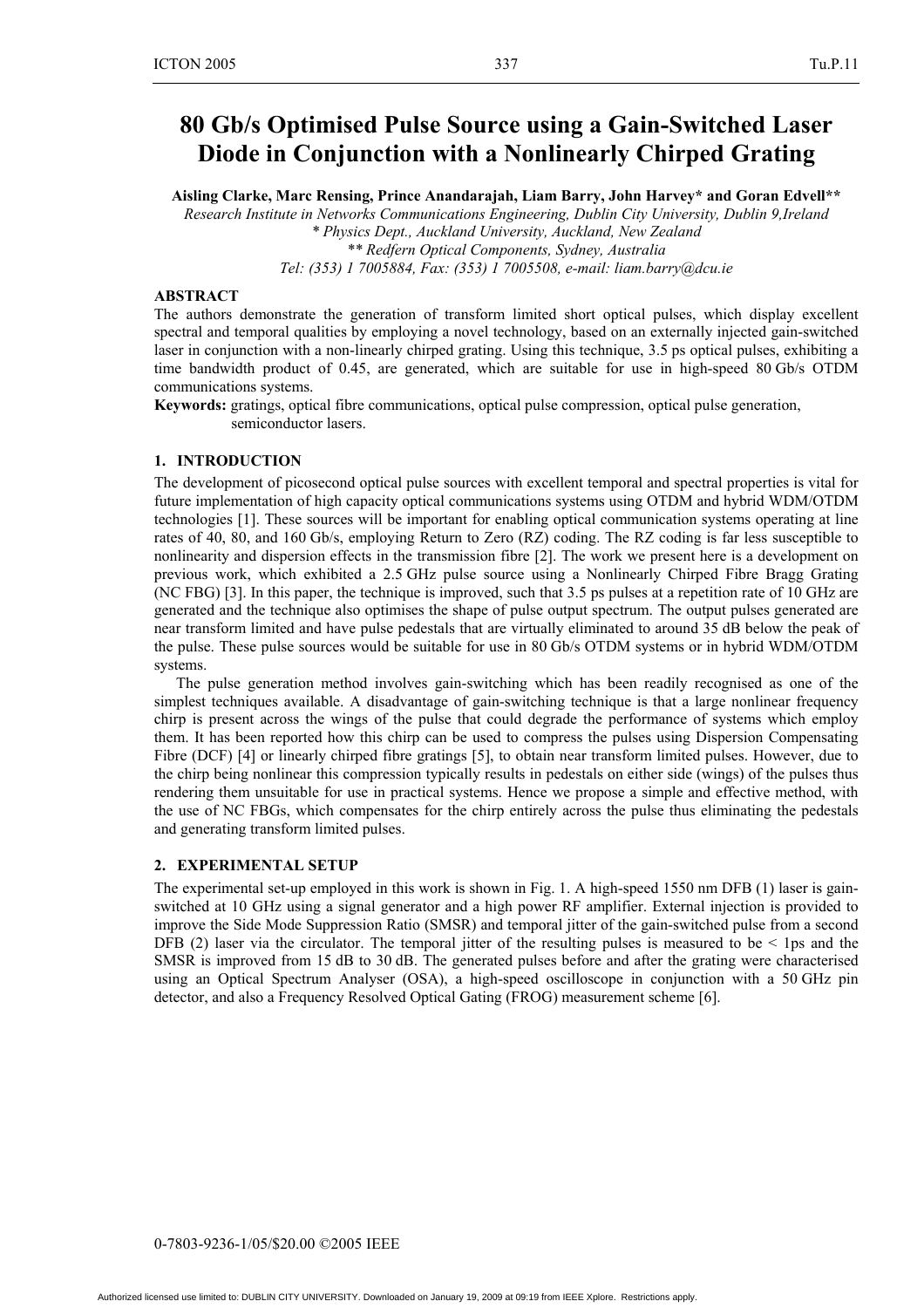

*Fig. 1. Experimental Setup.* 

From the FROG measurement we can accurately characterize the intensity and chirp profile across the optical pulses from the gain-switched laser with external injection. With the external injection, the gain-switched pulses have a nonlinear chirp profile in the wings of the pulse. We subsequently use this measured non-linear chirp across the pulse to design and fabricate a NC FBG with a chirp profile opposite to that measured across the pulse. The reflective and group delay profiles of the fabricated filter are shown in Fig. 2. As can be seen in the figure, the reflection profile of the grating is made to ensure equalization in such a way that an optimised output Gaussian spectrum is achieved.

We also fabricated a linearly chirped fibre grating which had a chirp profile that was opposite to a linear approximation of the chirp across the gain-switched pulse. By placing the fibre gratings after the gain-switched laser (with external injection) we subsequently characterise the pulse compression in the fibre gratings using the FROG measurement technique.



*Fig. 2. Reflection and group delay profiles of the nonlinearly chirped fibre grating.* 

## **3. RESULTS AND DISCUSSIONS**

The input pulses from the externally injected gain switched laser had a duration (FWHM) of about 10 ps as shown in Fig. 3. Also shown (superimposed) in the same figure is the chirp profile of this externally injected gain switched pulse. We can clearly see how the frequency chirp becomes non-linear in the wings of the pulse generated, due to the gain-switching mechanism. The nonlinear chirp has a large magnitude, thus resulting in the pulse having a time bandwidth product (TBP) of 1.5.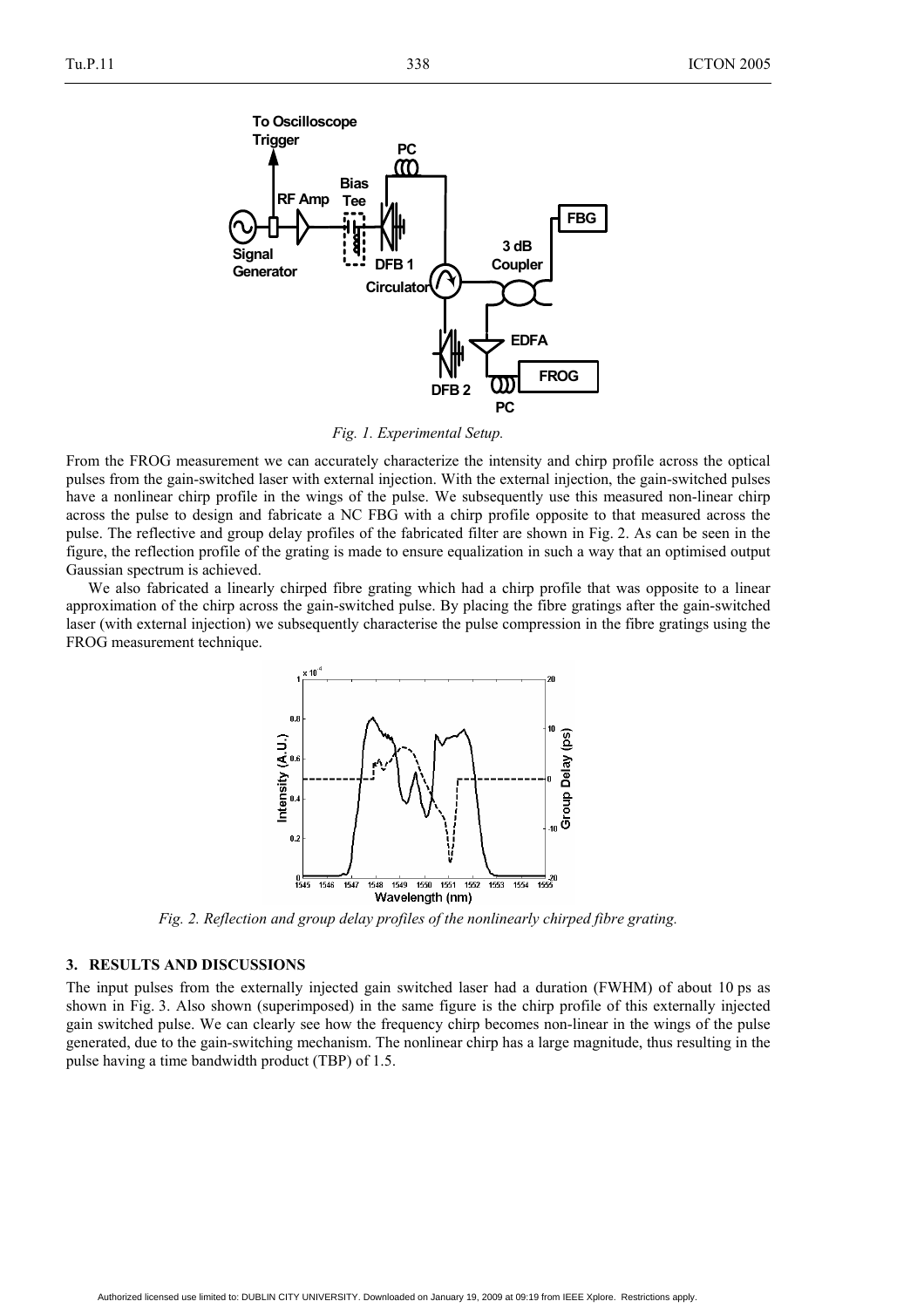

*Fig. 3. Intensity and chirp of optical pulses from the externally injected gain-switched laser.* 

By placing the non linear and linear fibre gratings after the externally injected gain switched laser, we subsequently characterize the pulse compression in the fibre gratings using the FROG technique. Fig. 4a and b show the measured intensity and chirp profile of the gain switched optical pulses after compression with the linearly and non-linearly chirped fibre gratings respectively. In both cases we can see that the gratings have eliminated any frequency chirp across the centre of the pulses. However, when the linearly chirped grating is used we can see how the non-linearity of the chirp directly from the gain-switched laser, results in significant pedestals on the leading and trailing edge of the pulse (Fig. 4a). These pedestals, which are around 23 dB down from the peak of the pulse, would clearly pose significant problems (through inter-symbol interference) for the use of these pulses in high-speed OTDM signals [7].

On the other hand, the compression in the non-linear fibre grating results in a 3.5 ps FWHM pulse (pulse and corresponding chirp profile shown in Fig. 4b). The resultant chirp is very flat and has a very small order of magnitude across the pulse thus giving a TBP of 0.45. Also, an excellent Temporal Suppression Ratio (TSR > 35 dB) is exhibited, as can be seen in the figure, where the pedestals have almost been eliminated.



*Fig. 4. Intensity and chirp of externally injected gain-switched pulses after (a) linearly chirped and (b) nonlinearly chirped gratings.* 

The spectra and the group delay of the input and output pulses are shown in Figure 5a. It is clear that the group delay has been compensated for entirely by the NC FBG. The output spectrum is more Gaussian shaped and symmetric in comparison to the input, which is due to the compensation by the nonlinear reflection profile of the NC FBG. The OSA spectrum, which is in excellent agreement with the pulse spectrum obtained from the FROG measurement, shows that the spectral width is around 130 GHz and is shown in Fig. 5b.